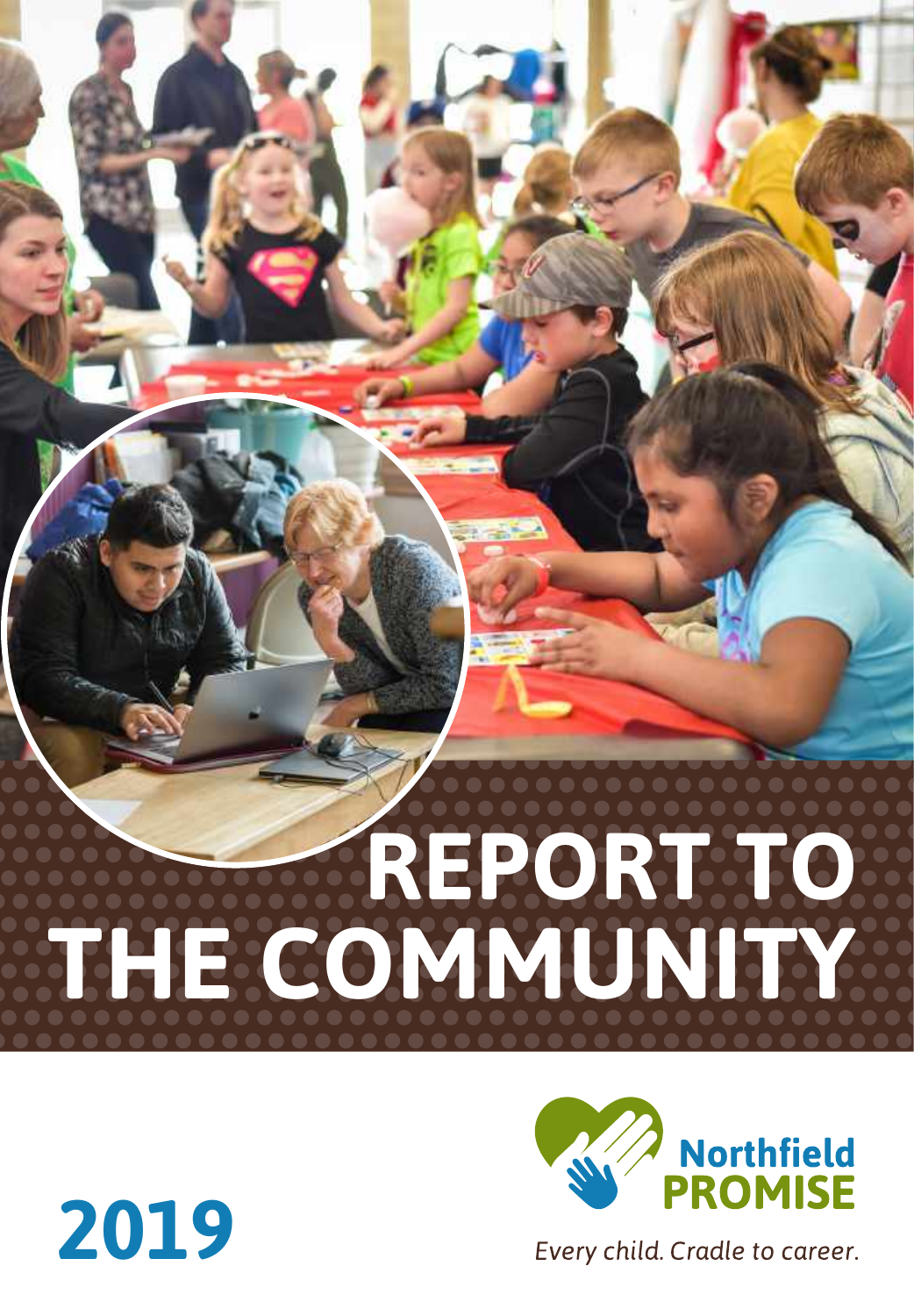

## **What is Northfield Promise?**

- We want Northfield to be a place where every child has the chance to be happy, healthy and well-educated.
- ♥ Northfield Promise is a community movement to help all of our children thrive, from cradle to career.
- ♥ Northfield Promise connects resources, programs and community members to collaborate toward 10 benchmarks – academic, social and emotional – throughout each child's life.
- When our institutions all work toward these shared benchmarks, we improve our community for everyone.
- ♥ Northfield Promise is a challenge *to* and *with* the community to ensure all children succeed . . . closing gaps in access and success among Northfield's youth.



Northfield has received the "Proof Point" designation from StriveTogether for our results. This is the highest national recognition that StriveTogether bestows. Northfield is just the 12th community in the country to receive Proof Point (and the first in Minnesota)!

#### **FINANCIAL SUPPORTERS**







**StriveTogether** 





#### **Together, we:**

*MEASURE* what matters *IDENTIFY* best practices *SPREAD* what works  **to help ALL Northfeld youth reach their full potential.**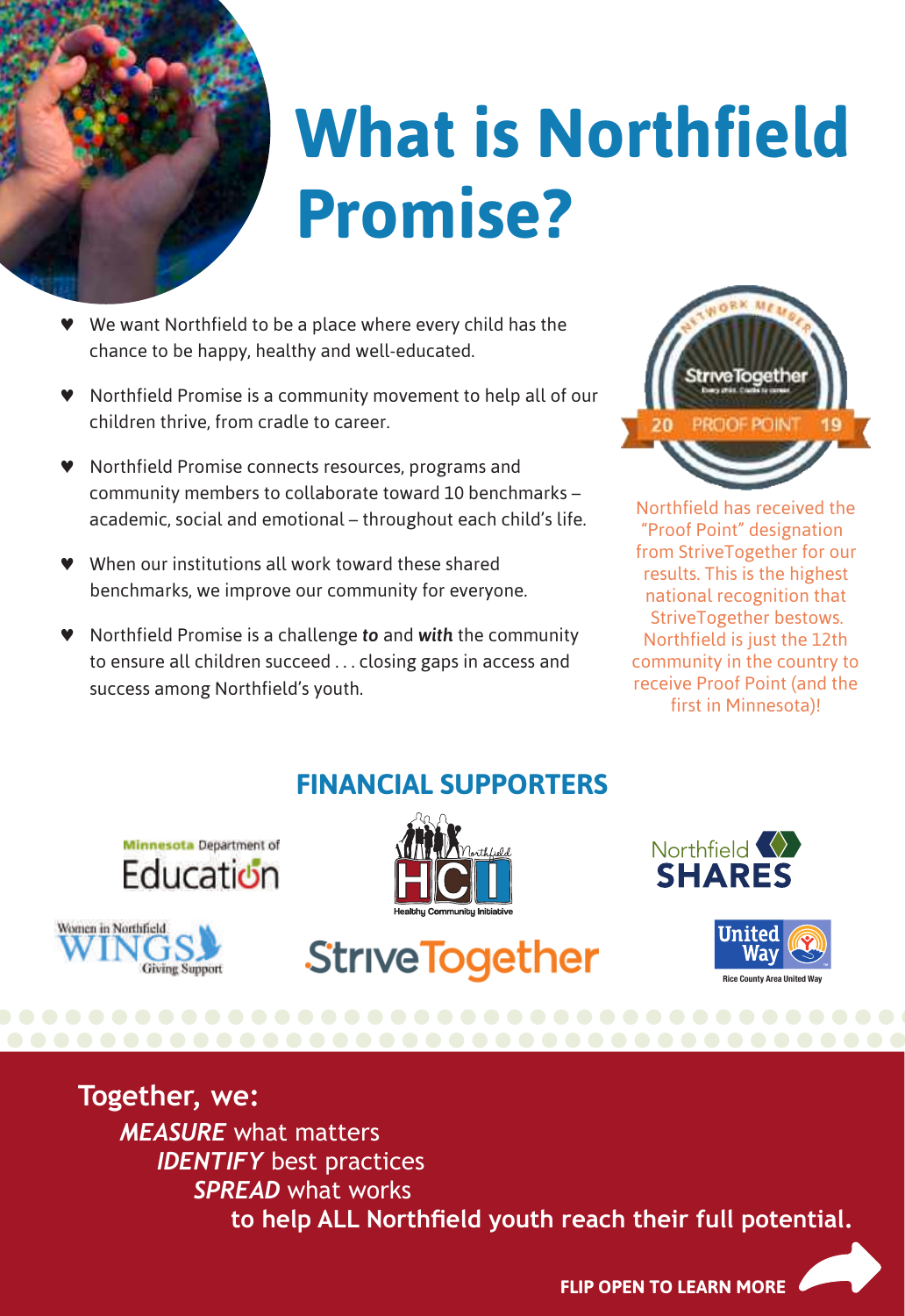## **2019 By the Numbers**



**44%** more 3-year-olds completed early childhood screening, thanks to the *"Screen at 3" initiative*

**SCHOOL READINESS**

**96%** of high school TORCH seniors graduated on time (Tackling Obstacles & Raising College Hopes)

**CLOSING THE GAP**



**1,836** new books were given to children 5 and under at doctor visits through *Reach Out & Read*

**EARLY LITERACY**



**5,244** books were distributed through Northfeld Promise free libraries and the Book Bike

**ACCESS FOR ALL**

**903** youth and **865** adults participated in Greenvale Park Community School programming

Greenvale Park Community School was ranked **#1** in the state among after-school programs by the Minnesota Department of Education

**COMMUNITY ENGAGEMENT**

**45** young adults earned **408** total college credits in Year One



of the Northfeld Community College Collaborative in downtown Northfeld

**EXPANDED LOCAL COLLEGE OPTIONS**

*See more examples at: northfieldpromise.org/2019-stats*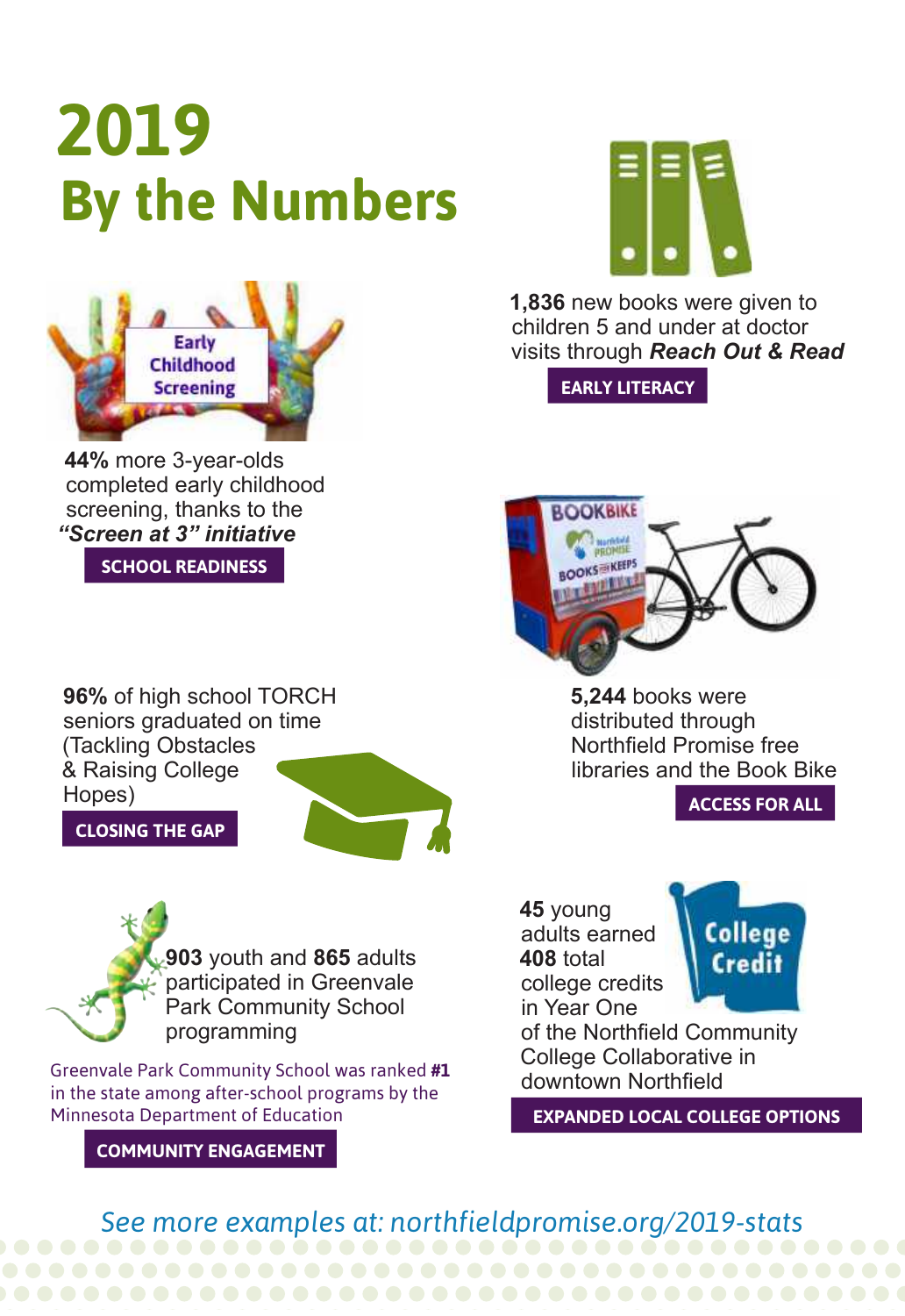**NON-ACADEMIC**

#### **We, as a community, commit to working tirelessly to ensure that ALL Northfield children will:**

# **benchmarks 10**

**92%**of all Northfield youth in grades 5–6 reported • having support from adults

. . . . . . . . . . . . .

As we work toward 100 percent, here's where we stand.



Have a connection with a caring adult beyond their parents as they transition to middle school

#### **55%** of incoming kindergartners met or exceeded

**97%** of area incoming kindergartners participated in preschool • and/or daycare

Be connected to the community during the other than their parents

**81%** of all Northfield 5th graders reported

they feel good about

themselves •

Exhibit physical, social and emotional well-being in elementary school

the grade-level benchmark in reading and **56%** in math



**92%** of Northfield Public Schools students graduated in four years

Among low-income kindergartners, these rates were only **33%** in reading and **37%** in math

. . . . . . . . . . . . . .

**85%** of low-income students graduated in four years – **up 12% from 2017**



. . . . . . . . . . . . . .

## **ACADEMIC** Elementary

## EARLY CHILDHOOD

#### beyond

### MIDDLE SCHOOL

**93%** of Northfield's 8th graders **•** reported that they know what they want to do after high school or

. . . . . . . . . . . . . .

Early Childhood Navigators helped enroll **49** new children in high-quality preschool programs and connected more than **80** families with resources.

- **6 52%** of low-income Northfield
- 6th graders scored at or above
- proficiency levels in reading,
- compared to **86%** of all other
- 

*Students Supporting Students* **gives Northfield High School a gateway to destigmatize talking about mental health, which is key to bettering our school and community in general."**

**68%** of Northfield Public Schools **68%** of Northfield Public Schools 3rd graders achieved proficiency in **•** reading, according to the 2019 Minnesota Comprehensive Assessment (MCA). **This was up 5% from 2018 – and 11% over the past two years!**

**43%** of low-income 3rd graders scored at or above proficiency levels in reading, compared to **76%** of all other 3rd graders

. . . . . . . . .

– Jess Martin 12th grade student

#### Exhibit physical, social and emotional well-being in high school

#### Graduate from high school with a plan to reach their full potential

**81%** of high school students reported that they do something outside of school that gives them joy and energy

*Students Supporting Students* trained **44** youth in grades 9-12 to provide confidential resources to: help peers cope with mental health challenges; offer encouragement and referrals; and open conversations about mental health to reduce stigma. They held **1,000+** supportive conversations with peers with top topics being school-related stress and peer relationships.

**25%** of low-income Northfield  $6$ th graders scored at or above **•** proficiency levels in math, compared to **68%** of all other

Have interests, goals and a vision for the future by the end of 8th grade

have some idea

 $\bullet$ 

#### Be at grade level in reading and math by the end of 6th grade

Be at grade level in reading and math by the end of 3rd grade



#### **Career Exploration Day Reaches New Heights**

The Northfield Promise Career & College Readiness Action Team helped sponsor the fifth annual Career Exploration Day at the Northfield Middle School. A few highlights included:

- • **1,005** youth attended (a new record!), including 300+ high school students
- • **61** businesses participated
- • **143** professionals took part
- • **30** immediate job openings shared or posted for graduating seniors



Report feeling connected and engaged in their high school and community

**11** recent graduates interested in careers in education are working in the local schools and taking classes through the Northfield Community College Collaborative through the new Education Fellows Initiative.



**"Seeing families and kids thrive once they get connected to the appropriate resources is incredibly gratifying."**



"I figured out that I want to be a teacher. Working with students and just seeing them progress is heartwarming," said Yailyn Moran on her Education Fellows experience.

Northfield 6th graders

. . . . . . . . . . . . . . .

**71%** of Northfield's male high school students reported they feel good about themselves\* **49%** of

HIGH SCHOOL

Northfield's female high school students reported they feel good about themselves\*

### To improve these outcomes, **we need your help!**

Volunteer or Donate northfieldpromise.org